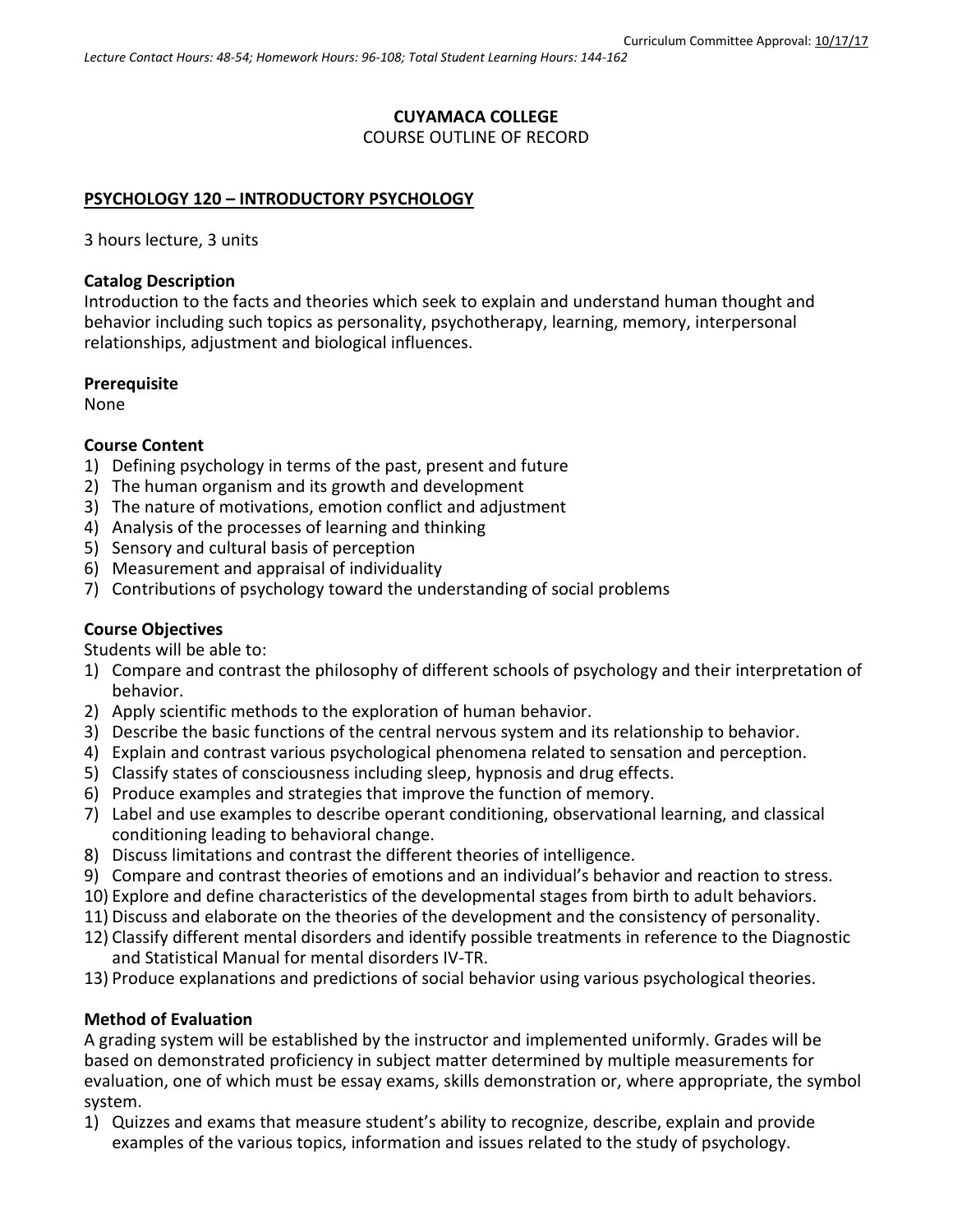- 2) Written analysis of social issues in which students are required to analyze, interpret and weigh the validity of arguments using research sources.
- 3) Group or individual projects or research papers that require students to explain individual and group behavior.
- 4) Interactive group activities in which students analyze, discuss, and draw conclusions about the nature of the brain and mind.

# **Special Materials Required of Student**

None

### **Minimum Instructional Facilities**

Smart classroom

## **Method of Instruction**

- 1) Lecture and discussion
- 2) Group discussion, cooperative learning exercises
- 3) Guest speakers (optional)
- 4) Individual and group projects, structured in-class exercises, demonstrations

## **Out-of-Class Assignments**

- 1) Written essays
- 2) Research-based papers and assignments
- 3) Reading quizzes and exam reviews

### **Texts and References**

- 1) Required (representative examples):
	- a. Cacioppo, John and Laura Freberg. *Discovering Psychology: The Science of Mind*. 2nd Edition Cengage Learning, 2015.
	- b. Hockenbury and Hockenbury. *Discovering Psychology*. 7th edition. Worth, 2016.
	- c. OER course NobaProject Open source Psychology resources: [\(http://nobaproject.com/textbooks/steve-weinert-new-textbook\)](http://nobaproject.com/textbooks/steve-weinert-new-textbook)
- 2) Supplemental: None

## **Exit Skills**

Students having successfully completed this course exit with the following skills, competencies and/or knowledge:

- 1) Distinguishing basic psychological terminology
	- a. Identify terms used within psychology
	- b. Distinguish sub-areas within psychology
	- c. Identify different approaches
- 2) Apply research methodology
	- a. Scientific method
	- b. Identify basic types of research methods
	- c. Delineate the different strengths and weaknesses of each method
	- d. Apply research-based critical thinking
	- e. Use and misuse of statistics
- 3) Use and distinguish basic information of each sub-area
	- a. Psychobiology: neuron and brain, autonomic nervous system, genetics
	- b. Sensation and perception: signal detection theory, the sense organs, organization
	- c. Consciousness: sleep and dreams, hypnosis, drugs
	- d. Learning: classical conditioning, operant conditioning, observation learning
	- e. Memory: state theory, forgetting, biology of memory
	- f. Thinking and language: problem solving, language development
	- g. Intelligence: definition, theory, measurement, controversy